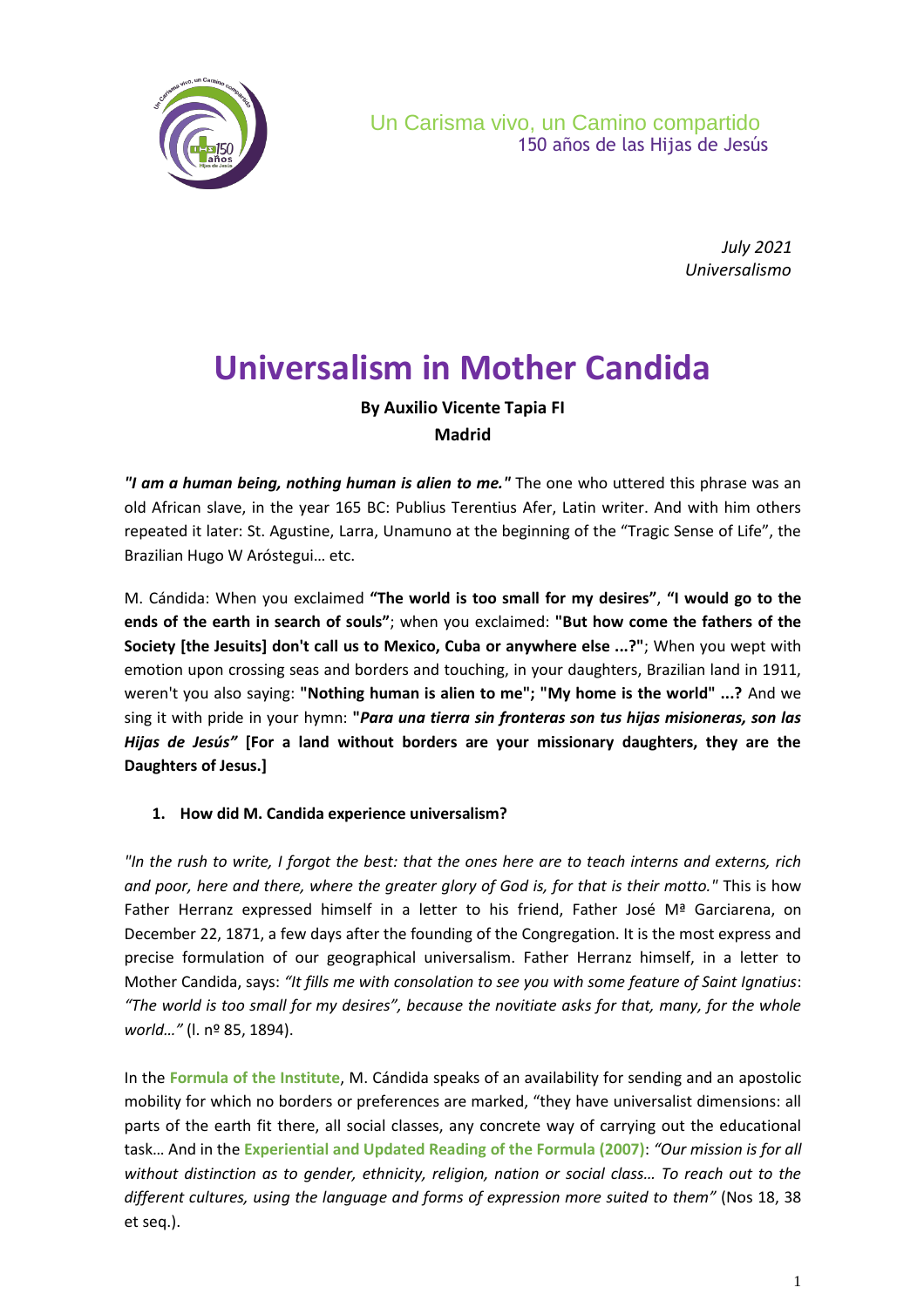

# Un Carisma vivo, un Camino compartido 150 años de las Hijas de Jesús

**Geographical universalism** was present in all the actions of the government of Mother Foundress. A dream she had long cherished was to open the doors of Spain for the Congregation to be present in countries overseas. And God granted her, before her death, the fulfillment of that dream with the arrival in Brazil of two missionary expeditions, one in 1911 with the foundation of Pyrenópolis, and another in 1912: with the foundation of Mogi-Mirím. The first 2 "Immaculate" schools. These would be followed by many other presences throughout Brazil to this day.

**Social universalism** was a constant from the beginning of the Institute: in Rule 27 of the Constitutions of 1872 it is stated: "Since there should be schools for the poor and rich that pay board and lodging, day pupils and boarders ...". In the Bulletin of the bishopric of Salamanca, presenting the Institute, we read: *"Classes will be opened for boarders, for day pupils, for nonpaying poor girls and a Sunday school for female adults".*<sup>1</sup> When the schools had 4 grades, it was when M. Cándida judged that her educational center had reached maturity, says Inés Laso in "From Juana Josefa Cipitria to Cándida  $M^{\underline{a}}$  de Jesús". And at some point, she even urges a school because it was not opening the class for non-paying poor girls.

In **Part VII of the 1985 Constitutions,** universalism is expressed in several articles: *"Our vocation is to go to any part of the world where there is hope of greater service of God and help of souls" (nº 189). "Students from all social classes will study in our schools. Hence, we should attend to the education of the poor and of the rich with the same care" (nº 206).* And in 126 of the **Complementary Norms and Directives** we find this affirmation: *"From this call to go throughout the world and to live in any part whatsoever,,, emanate...social and geographical universality,...singling out the proclamation of Christ to unevangelized peoples."*

There are many **Letters** written to different people in which M. Candida expresses the universalism of the Congregation: *"May the congregation spread throughout the world doing much good to souls, to the greater glory of God"*; that all schools should have the 4 types of classes etc. (L. 49, 129, 370 etc.).

When Mother Candida died, universalism lived on in her daughters because, as Father Ignacio Iglesias S.J. said: *"To become universal is to open the heart and the whole person to everyone, as did Mother Candida, a woman of desires who took the risk of seeking the glory of God and winning souls for Him by sea and by land."* She continued to breathe, stitching the fabric of the life of the Congregation already spread over different continents, different countries, of believers and non-believers, and accompanies her "heiresses" breathing universal airs into them.

The universalist charism expands the desires of the Congregation according to the gaze and heart of its Foundress. In our schools, this charism means openness to all social classes… *"Our educational service, open to geographic and social universalism and to all levels of education, today faces the challenge of peculiarities in a world in which educative forces and otherwise are mixed … and admits a diversity of degrees and forms".* <sup>2</sup>

l

<sup>&</sup>lt;sup>1</sup> "Estudio de la Fórmula de nuestra Congregación". Comisión especial sobre espiritualidad de la Congregación. XI capítulo general 1977.

<sup>&</sup>lt;sup>2</sup> "Documentos capitulares". Capítulo General especial 1971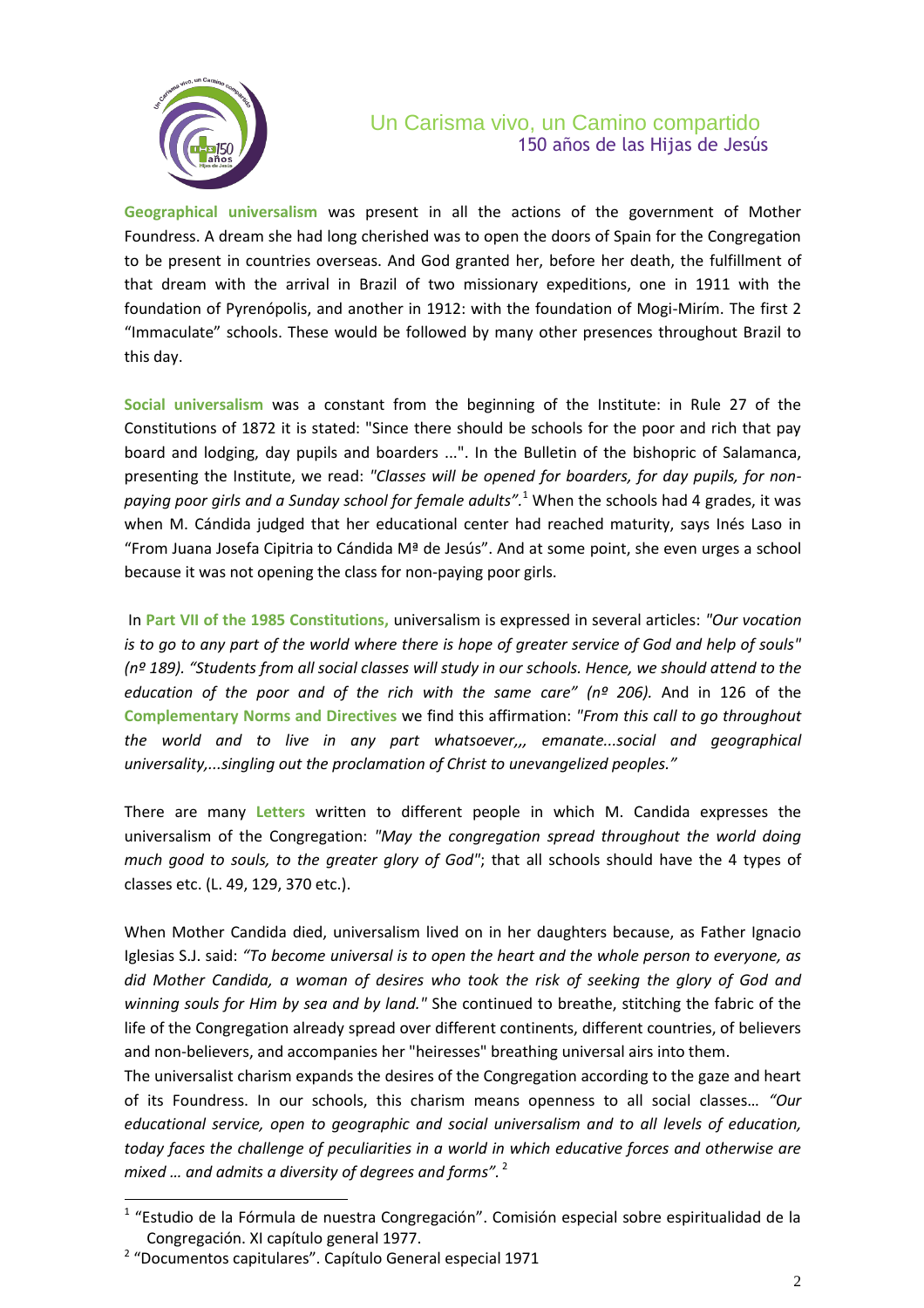

#### **2. How can each person live it today, according to the world context in which we live and according to the vocation to which he/she has been called?**

**Universalism** today has the face and name of a pandemic: mask, unemployment, vaccine, confinement, pain, hunger, solidarity, care, incoherence, death, selfishness, north, south, east, west ...: the world has entered our habitat ... What does this universal situation provoke in you? Where do you stand? ...

If we are all brothers and sisters (Mt 23,8), **open your heart to the whole world**: there are challenges that disorient us: - the limit of borders - caring for others, of the common home coming out stronger from the pandemic, capable of assuming vulnerability - more linked recovering what is human as a task. Against the trend towards consumer individualism, the community is the place where 3 right words spoken at the right time protect and nurture love day after day: permission, thanks, sorry. (GE) What is left for you in "the pantry of your heart"?

What measures can help us to pursue **universal brotherhood**?

- Welcome, protect, promote and integrate migrants and refugees.
- Develop the awareness that either we are all saved together or no one is saved
- $-$  Make gratuity the golden rule of life.
- Convince ourselves that man is the frontier being who has no borders: every person is valuable and has the right to live with dignity.

#### **Prayer to the Creator***. Fratelli tutti. Pope Francis*

**Lord, Father of our human family, you created all human beings equal in dignity: pour forth into our hearts a fraternal spirit and inspire in us a dream of renewed encounter, dialogue, justice and peace. Move us to create healthier societies and a more dignified world, a world without hunger, poverty, violence and war.**

**May our hearts be open to all the peoples and nations of the earth. May we recognize the goodness and beauty that you have sown in each of us, and thus forge bonds of unity, common projects, and shared dreams. Amen.**